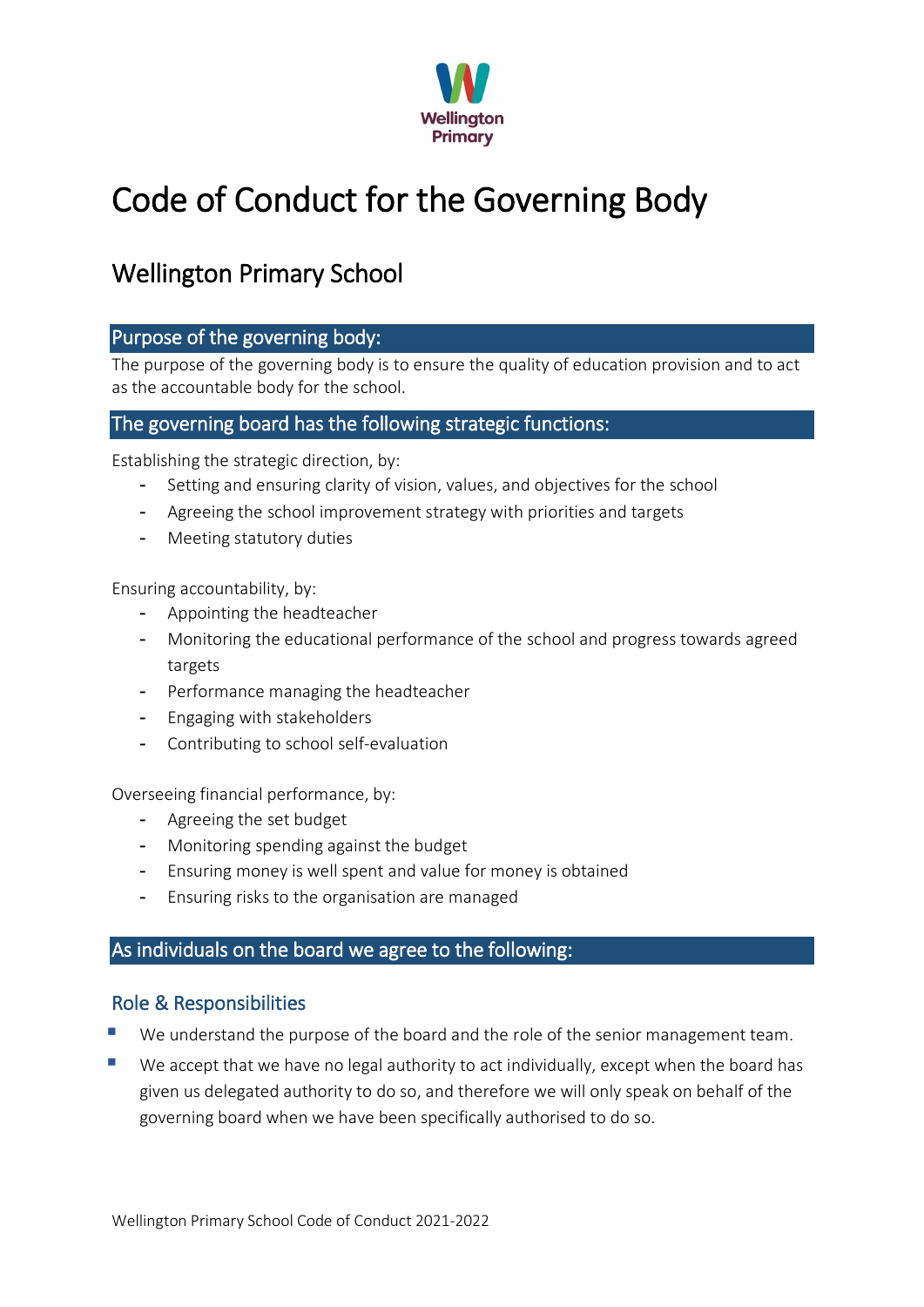

- We accept collective responsibility for all decisions made by the board or its delegated agents. This means that we will not speak against majority decisions outside the governing board meeting.
- We have a duty to act fairly and without prejudice, and in so far as we have responsibility for staff, we will fulfil all that is expected of a good employer.
- We will encourage open governance and will act appropriately.
- We will consider carefully how our decisions may affect the community and other schools.
- We will always be mindful of our responsibility to maintain and develop the ethos and reputation of our school/group of schools. Our actions within the school and the local community will reflect this.
- In making or responding to criticism or complaints we will follow the procedures established by the governing board.
- We will actively support and challenge the executive leaders
- We will accept and respect the difference in roles between the board and staff, ensuring that we work collectively for the benefit of the organisation;
- We will respect the role of the senior management team and their responsibility for the day to day management of the organisation and avoid any actions that might undermine such arrangements;
- We agree to adhere to the school's rules and polices and the procedures of the governing board as set out by the relevant governing documents and law
- **Notai** When formally speaking or writing in our governing role we will ensure our comments reflect current organisational policy even if they might be different to our personal views;
- $\blacksquare$  when communicating in our private capacity (including on social media) we will be mindful of and strive to uphold the reputation of the organisation

# Commitment

- We acknowledge that accepting office as a governor involves the commitment of significant amounts of time and energy.
- We will each involve ourselves actively in the work of the governing board, and accept our fair share of responsibilities, including service on committees or working groups.
- We will make full efforts to attend all meetings and where we cannot attend explain in advance why we are unable to.
- We will get to know the school well and respond to opportunities to involve ourselves in school activities.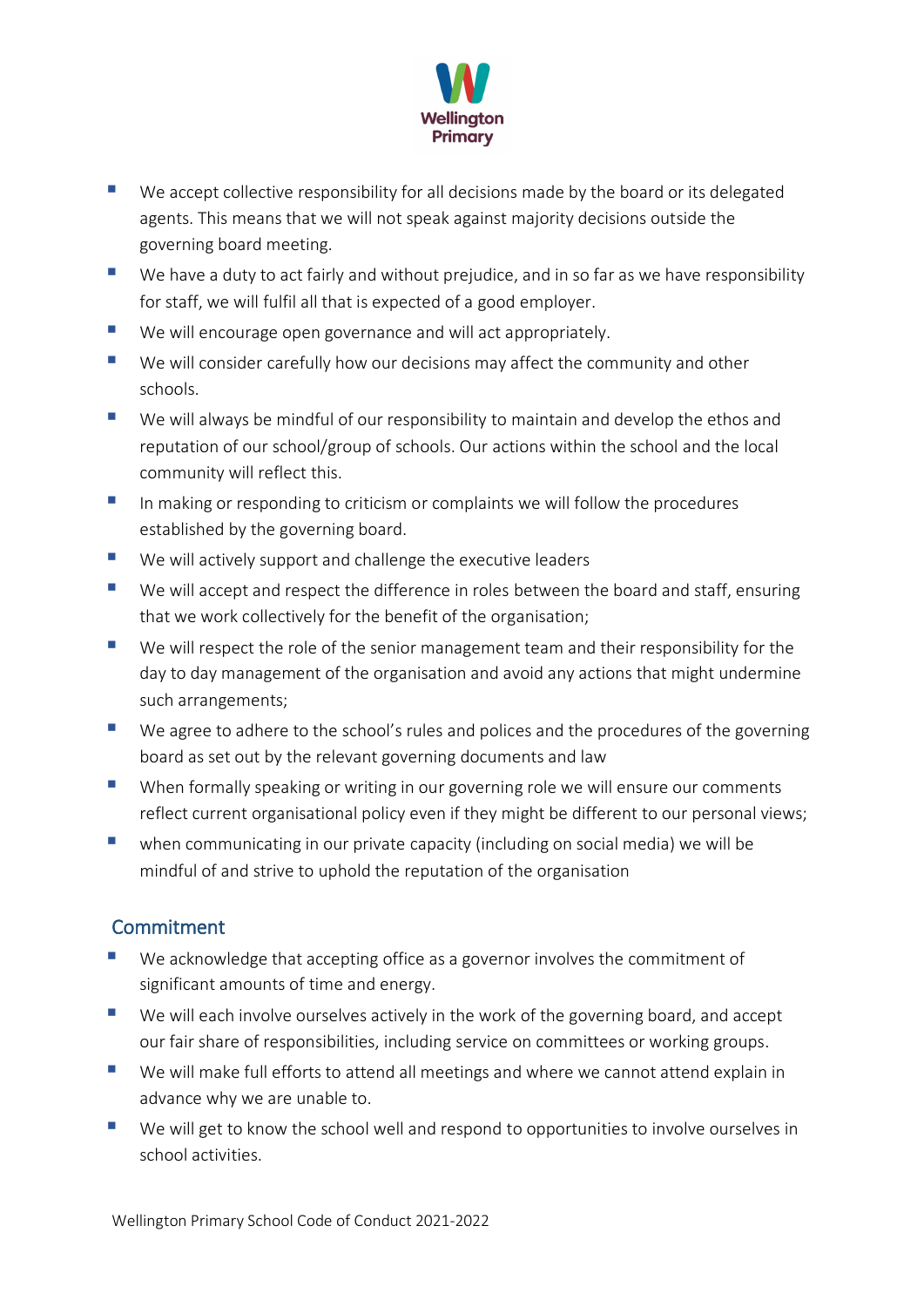

- We will visit the school, with all visits arranged in advance with the headteacher and undertaken within the framework established by the governing board.
- When visiting the school in a personal capacity (i.e. as a parent or carer), we will maintain our underlying responsibility as a governor/trustee/academy committee member.
- We will consider seriously our individual and collective needs for induction, training and development, and will undertake relevant training.
- We accept that in the interests of open governance, our full names, date of appointment, terms of office, roles on the governing board, attendance records, relevant business and pecuniary interests, category of governor and the body responsible for appointing us will be published on the school's website.
- In the interests of transparency, we accept that information relating to governors will be collected and logged on the DfE's national database of governors (Get information about schools).

# Relationships

- We will strive to work as a team in which constructive working relationships are actively promoted.
- We will express views openly, courteously and respectfully in all our communications with other governors, the clerk to the governing board and school staff both in and outside of meetings.
- We will support the chair in their role of ensuring appropriate conduct both at meetings and at all times.
- We are prepared to answer queries from other board members in relation to delegated functions and take into account any concerns expressed, and we will acknowledge the time, effort and skills that have been committed to the delegated function by those involved.
- We will seek to develop effective working relationships with the executive leaders, staff and parents, the trust, the local authority and other relevant agencies and the community.

# **Confidentiality**

- We will observe complete confidentiality when matters are deemed confidential or where they concern specific members of staff or pupils, both inside or outside school.
- We will exercise the greatest prudence at all times when discussions regarding school business arise outside a governing board meeting.
- We will not reveal the details of any governing board vote.

Wellington Primary School Code of Conduct 2021-2022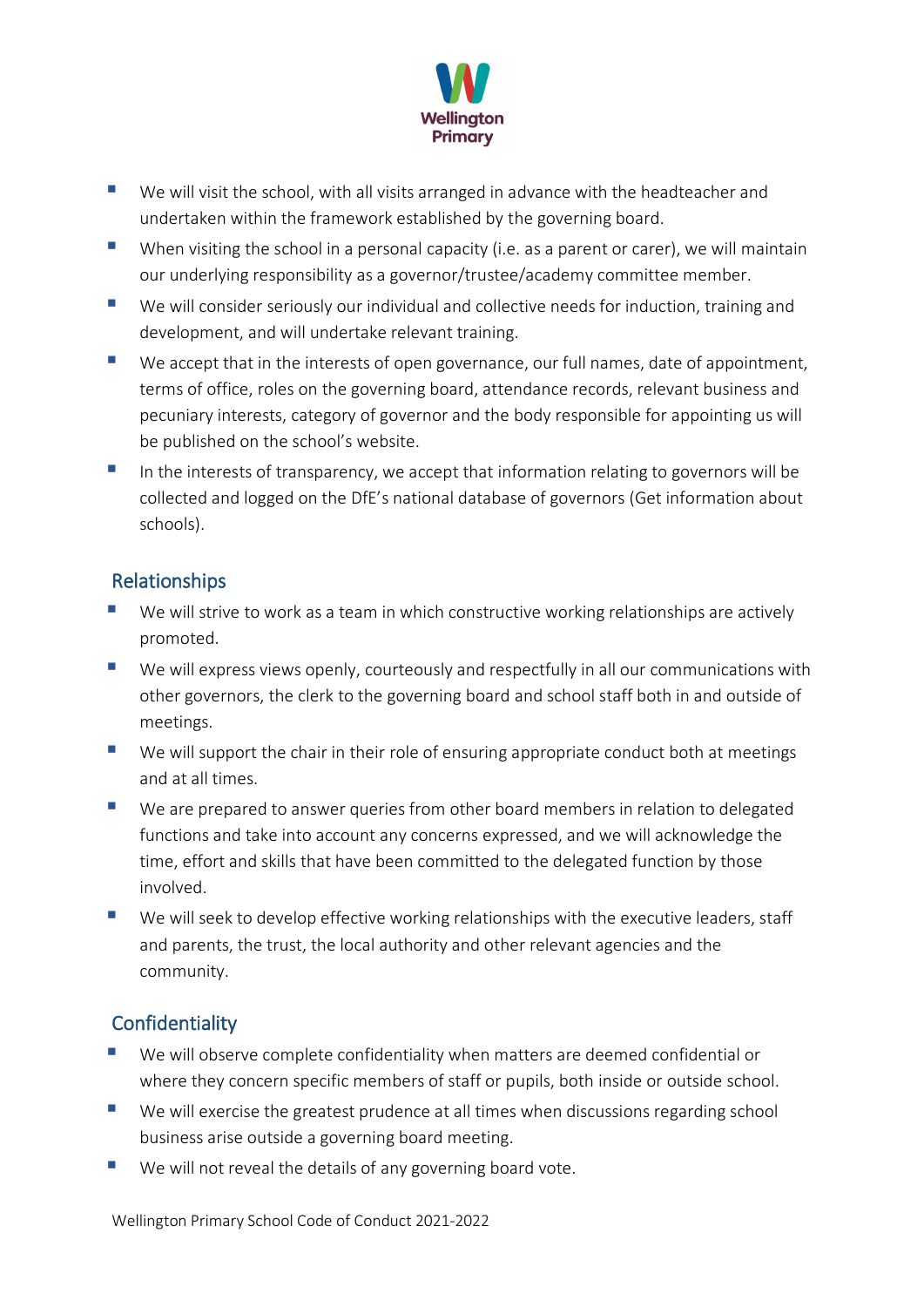

We will ensure all confidential papers are held and disposed of appropriately.

# Conflicts of interest

- We will record any pecuniary or other business interest (including those related to people we are connected with) that we have in connection with the governing board's business in the Register of Business Interests, and if any such conflicted matter arises in a meeting we will offer to leave the meeting for the appropriate length of time.
- We accept that the Register of Business Interests will be published on the school website.
- We will also declare any conflict of loyalty at the start of any meeting should the situation arise.
- We will act in the best interests of the school as a whole and not as a representative of any group, even if elected to the governing board.

#### Ceasing to be a governor

 We understand that the requirements relating to confidentiality will continue to apply after a governor/trustee/academy committee member leaves office

#### Breach of this code of conduct

- If we believe this code has been breached, we will raise this issue with the chair and the chair will investigate; the governing board will only use suspension/removal as a last resort after seeking to resolve any difficulties or disputes in more constructive ways.
- Should it be the chair that we believe has breached this code, another governing board member, such as the vice chair will investigate.

## The seven principles of public life

(Originally published by the Nolan Committee: The Committee on Standards in Public Life was established by the then Prime Minister in October 1994, under the Chairmanship of Lord Nolan, to consider standards of conduct in various areas of public life, and to make recommendations).

Selflessness - Holders of public office should act solely in terms of the public interest.

Integrity - Holders of public office must avoid placing themselves under any obligation to people or organisations that might try inappropriately to influence them in their work. They should not act or take decisions in order to gain financial or other material benefits for themselves, their family, or their friends. They must declare and resolve any interests and relationships.